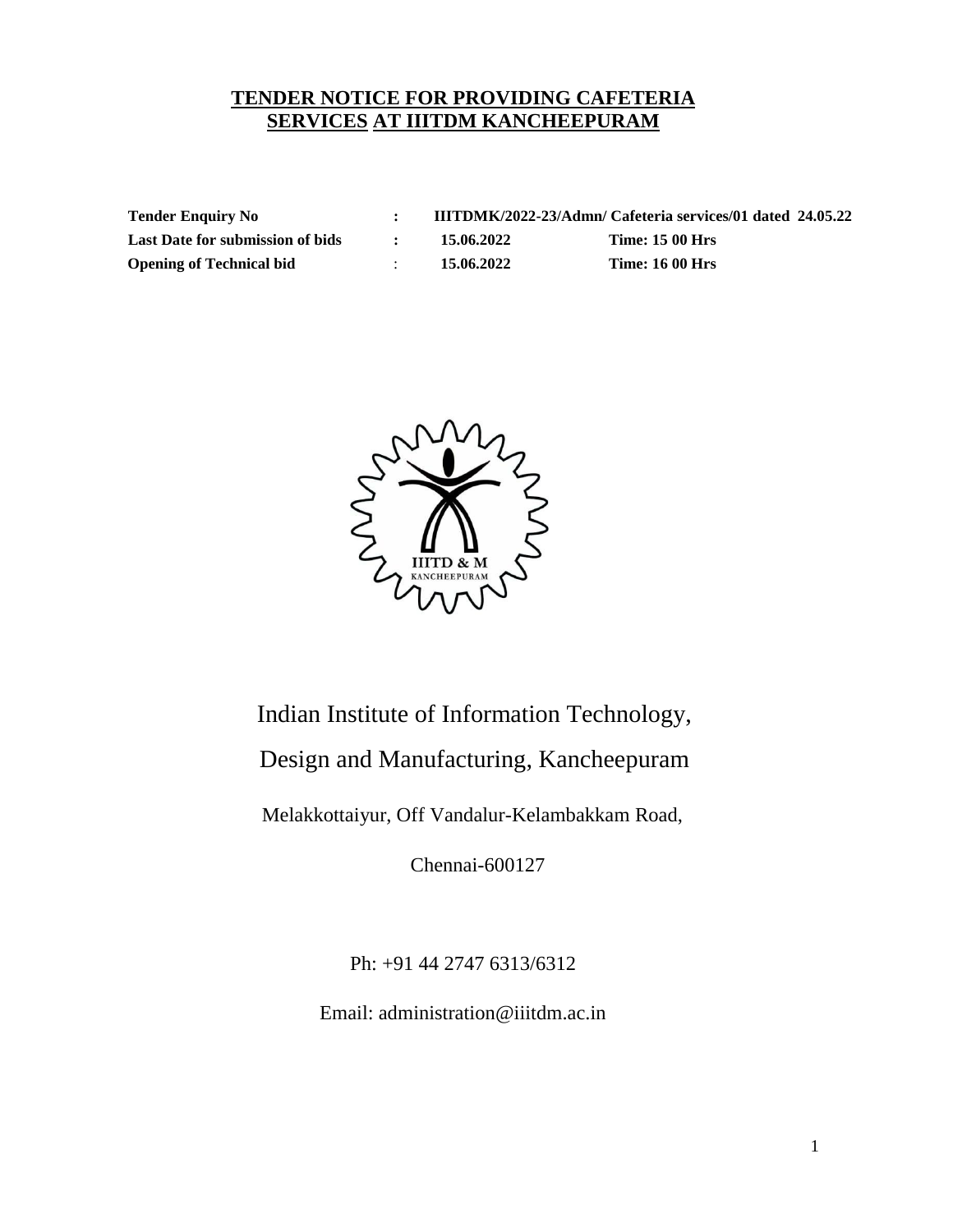# **I. INSTRUCTION TO BIDDERS**

# **Tender Document for providing "CAFETERIA SERVICES"**

| $\mathbf{1}$     | Work                                           |                | <b>Providing Cafeteria Services at IIITDM Kancheepuram</b>                                                                                                                                                                                                                                                                                                                                                                                                                                                                                                                                                                                                                                                                                                                                                                                                                                                                                                             |  |  |
|------------------|------------------------------------------------|----------------|------------------------------------------------------------------------------------------------------------------------------------------------------------------------------------------------------------------------------------------------------------------------------------------------------------------------------------------------------------------------------------------------------------------------------------------------------------------------------------------------------------------------------------------------------------------------------------------------------------------------------------------------------------------------------------------------------------------------------------------------------------------------------------------------------------------------------------------------------------------------------------------------------------------------------------------------------------------------|--|--|
| $\boldsymbol{2}$ | <b>Tender Enquiry</b><br>N <sub>0</sub>        |                | IIITDMK/2022-23/Admn/ Cafeteria services/01 dated 24.05.2022                                                                                                                                                                                                                                                                                                                                                                                                                                                                                                                                                                                                                                                                                                                                                                                                                                                                                                           |  |  |
| 4                | Eligibility<br><b>Criteria</b>                 |                | The agency shall have minimum two-years' experience in providing such<br>cafeteria Services/food venture/restaurant /Canteen services etc.(preferably<br>in and around Chennai and Tamil Nadu)<br>They must have turnover of at least Rs 10.00 lakhs in a year on or after<br>٠<br>01.04.2018. A certificate duly signed by the CA is required to be submitted<br>by the agencies.<br>The agencies should have successfully carried out at least one work for annual<br>value of Rs 8.00 Lakh (excluding taxes) OR two works each for annual value<br>of Rs 6.00 Lakh (excluding taxes) each executed on or after 01.04.2018.<br>Copies of relevant work order need to be enclosed as a proof without fail.<br>The firm should have registration with EPFO, ESIC, GST and FSSAI<br>$\bullet$<br>Certification. The firms are also required to submit at least 2 Customer<br>Satisfactory Performance Reports from the organization served during the<br>last 04 years. |  |  |
| 5                | <b>EMD</b>                                     |                | The tenderer shall deposit an Earnest Money Deposit of Rs.10,000 (Rs. Ten<br>thousand only) by way of Demand Draft /Bankers Cheque/ Bank Guarantee.<br>DD/Bankers Cheque may be drawn in favour of "The Registrar, IIITDM<br>Kancheepuram" (on any Nationalised Banks payable at Chennai), which will<br>be refunded in respect of unsuccessful tenderers. EMD should be submitted<br>along with the bid document. No interest will be paid on EMD.                                                                                                                                                                                                                                                                                                                                                                                                                                                                                                                    |  |  |
| 6                | <b>Submission</b><br>of<br><b>Bid document</b> |                | <b>Two Bid System:</b><br>Two bid system will be followed in this tender. Under this system, the bidder<br>must submit Technical bid and commercial bid in two separate sealed<br>envelopes. A copy of Technical bid and Commercial bid are provided at<br>Annexure I and II respectively. Envelopes containing Technical Bid and<br>commercial bid should be securely sealed and stamped separately and clearly<br>marked as "Envelope No: 1 - Technical Bid" and "Envelope No: 2 -<br>Commercial Bid" respectively. EMD should only be placed in the Technical<br>Bid. These two separate sealed envelopes should be placed in single<br>envelope super scribing the tender Number and description of the services.                                                                                                                                                                                                                                                  |  |  |
| 7                | <b>Pre bid Meeting</b>                         |                | Time: 15 00 Hrs<br>03.06 2022<br>Date:                                                                                                                                                                                                                                                                                                                                                                                                                                                                                                                                                                                                                                                                                                                                                                                                                                                                                                                                 |  |  |
| 8                | <b>Last Date for</b><br>submission of<br>bids  | $\ddot{\cdot}$ | 15.06.2022<br><b>Time: 15 00 Hrs</b><br>Date:                                                                                                                                                                                                                                                                                                                                                                                                                                                                                                                                                                                                                                                                                                                                                                                                                                                                                                                          |  |  |
| 9                | Opening<br>of<br><b>Technical bid</b>          | $\ddot{\cdot}$ | 15.06.2022<br><b>Time: 16 00 Hrs</b><br>Date:                                                                                                                                                                                                                                                                                                                                                                                                                                                                                                                                                                                                                                                                                                                                                                                                                                                                                                                          |  |  |
| 10               | Commencement<br>of Operation                   |                | 01 August 2022                                                                                                                                                                                                                                                                                                                                                                                                                                                                                                                                                                                                                                                                                                                                                                                                                                                                                                                                                         |  |  |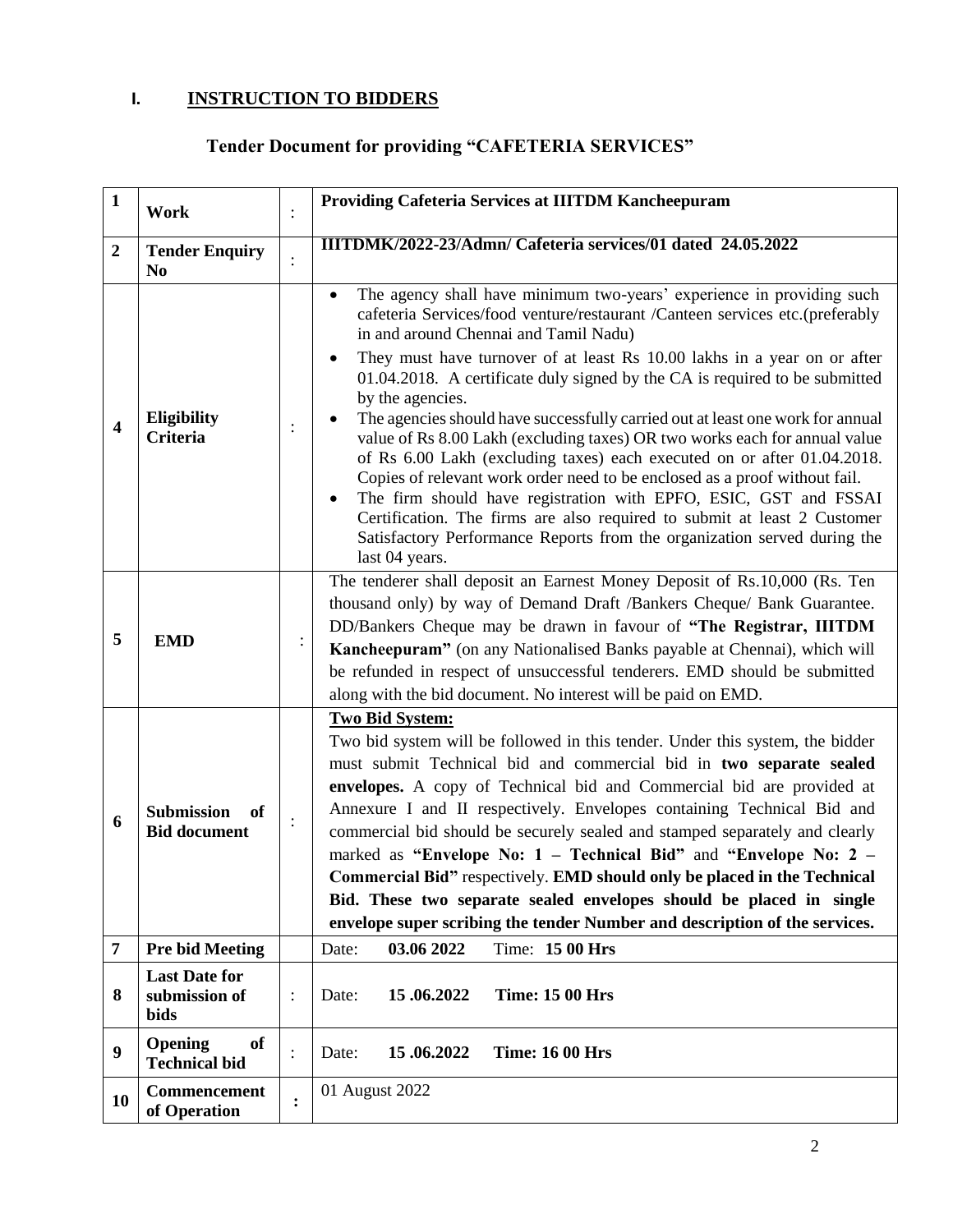## **Tender Document for providing "CAFETERIA SERVICES"**

### **1. INTRODUCTION:**

IIITDM Kancheepuram is an Institution of National Importance established under the Department of Higher Education, Ministry of Education, Govt. of India.

IIITDM Kancheepuram proposes to outsource the Cafeteria Services to a professional agency having competence in this field.

#### **2. INVITATION OF TENDER:**

- $\triangleright$  The contracting agency/firm/company should submit Technical Bid and Financial Bid in separate Sealed Envelopes super scribing "Technical Bid" and "Commercial Bid" as the case may be. The format and details to be included in these bids are at **Annexure I and II.**  Late bids will not be considered.
- $\triangleright$  A copy each of the following shall be enclosed along with the Technical Bid as at Annexure-I. Any tender documents without these shall be invalid and rejected.
	- Registration Certificate/ Certificate of Incorporation, as applicable.
	- Copy of catering license issued by the State / Central Govt.
	- PAN Number (Aadhar Linked)
	- ESI, EPF, GST No. and details
	- Turn Over Certificates duly signed by the Chartered Accountant.
	- Copy of work order : one work for annual value of Rs 8.00 Lakh (excluding taxes) OR two works each for annual value of Rs 6.00 Lakh (excluding taxes) each executed on or after 01.04.2018.
	- Customer Satisfactory Performance Report from at least 2 organizations served during last 4 years.
	- FSSAI CERTIFICATE
- $\triangleright$  The Technical Bid should accompany a DD / Bankers Cheque/ Bank Guarantee of Rs.10,000/- (Rs. Ten Thousand only) drawn on any nationalized Bank .DD/ Bankers Cheque shall be drawn in favour of **"The Registrar, IIITDM Kancheepuram"** payable **at Chennai** towards Earnest Money Deposit (EMD). Tender received without EMD or lesser amount will be summarily rejected. No exemption will be granted with regard to submission of EMD. The contractor should note that the EMD shall be forfeited by IIITDM Kancheepuram, if any of the tenderer withdraws his tender after opening of the tender. The EMD should be placed in the technical bid cover only..
- $\triangleright$  The rates quoted in the Commercial/ Price bid shall be valid for at least 12 months from the date of award of tender. Tender valid for a shorter period shall be rejected.
- $\triangleright$  The tender shall be signed by the authorized person and his / her full name and status be indicated below the signature along with official stamp of the firm.
- $\triangleright$  The tenders of the contracting agency/firm/company not in possession of valid statutory sanctions / registrations will be rejected. In additions, the tender of firms block listed by any Govt. Institutions will not be considered.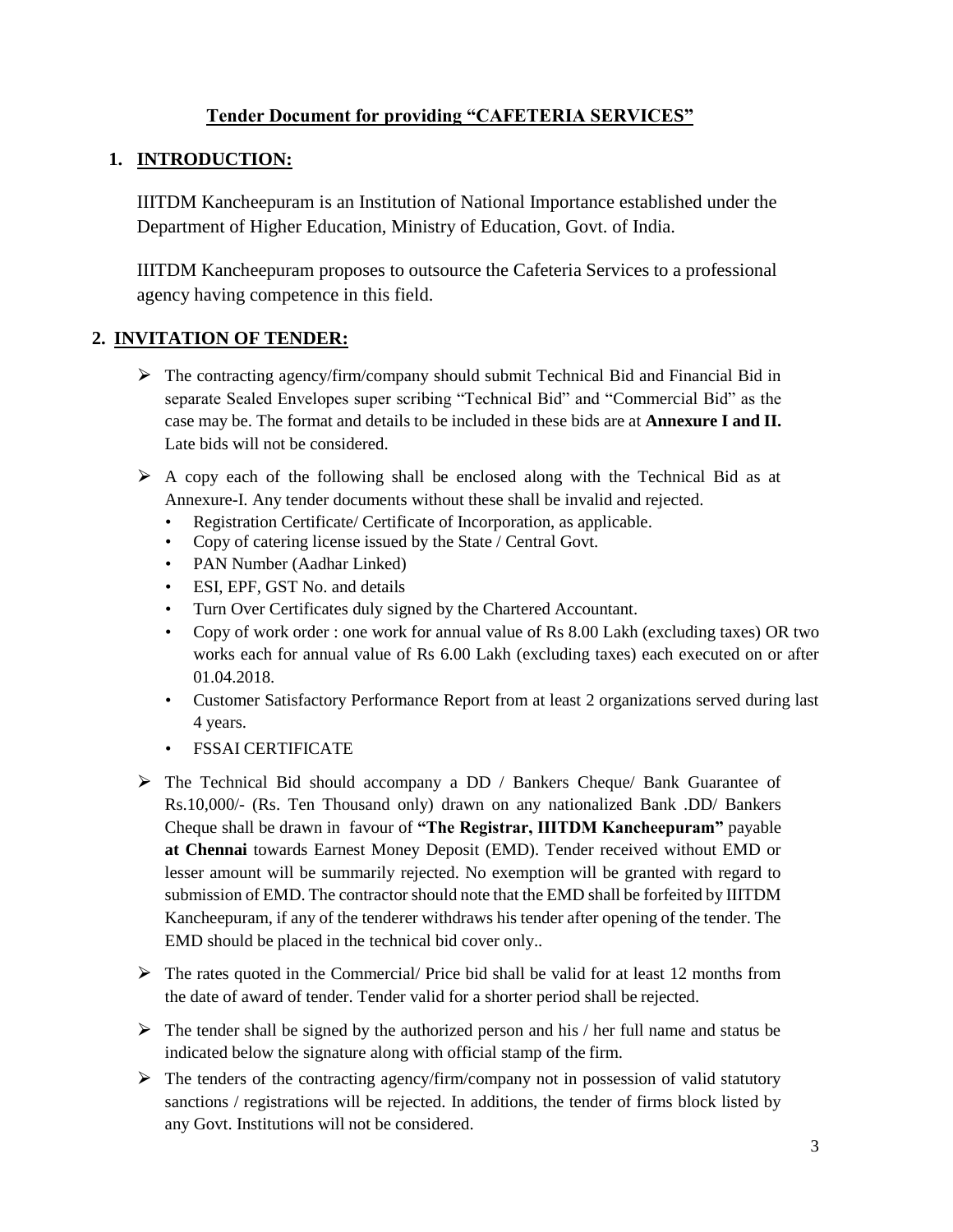#### **3. TERMS AND CONDITIONS-**

- i. The space for cafeteria will be allotted on "as is where is" condition with electrical power points, water and drainage pipeline connection.
- ii. The agency shall have minimum two-years' experience in providing such cafeteria Services/food venture/restaurant /Canteen services etc. (preferably in and around Chennai and Tamil Nadu) .
- iii. The cafeteria service will be provided at least from 0700 Hrs to 2200 Hrs on all seven days a week.
- iv. IIITDM Kancheepuram will not bear any expenditure for the setting up of stall/ infrastructure.
- v. Door delivery service facility in the administrative and academic building should be provided without any additional cost.
- vi. **Period of Contract**: The contract will be initially for a period of One year from the date of issue of the order, which may be extended for another two years on mutual consent, based on satisfactory performance.
- vii. Technical Bid Eligibility will be carried out by the IIITDM authorities to check all relevant documents for their authenticity and technical evaluation.
- viii. A formal contract/agreement shall be entered into with the successful agency. In this contract, the successful agency shall be defined as agency.
- ix. The successful agency will have to commence the services as per the Work Order.
- x. Each page of the tender documents and papers submitted along with, should be numbered, signed and stamped by the authorized signatory in acceptance of the terms and conditions laid down by the IIITDM Kancheepuram.
- xi. The Director, IIITDM Kancheepuram reserves the right to withdraw/relax/modify any of the terms and conditions mentioned in the tender document if it is felt necessary in the benefit of the Institute. The Director, IIITDM Kancheepuram reserves the right to reject tender in whole, or in part, without assigning any reasons thereof.
- xii. Intending agencies are advised to inspect and examine the site and its surroundings and satisfy themselves before submitting the tenders. An agency shall be deemed to have full knowledge of the site whether they inspect it or not and no extra charges consequent on any misunderstanding or otherwise shall be allowed. Submission of tender by an agency implies that it has read this notice and all other contract documents and has made itself aware of the scope and specifications of the work to be done.
- xiii. All tenders in which any of the prescribed condition is not fulfilled or any condition including that of conditional rebate is put forth by the agency, shall be summarily rejected.
- xiv. The agency shall take at his own cost, necessary insurance cover in respect of staff and other personnel to be employed or engaged by him in connection with the afore mentioned services to IIITDM Kancheepuram and shall indemnify IIITDM Kancheepuram against all acts of omissions, fault, breaches and or any claim or demand, loss injury and expenses to which IIITDM Kancheepuram may be a party or involved as a result of the agency's failure to comply with.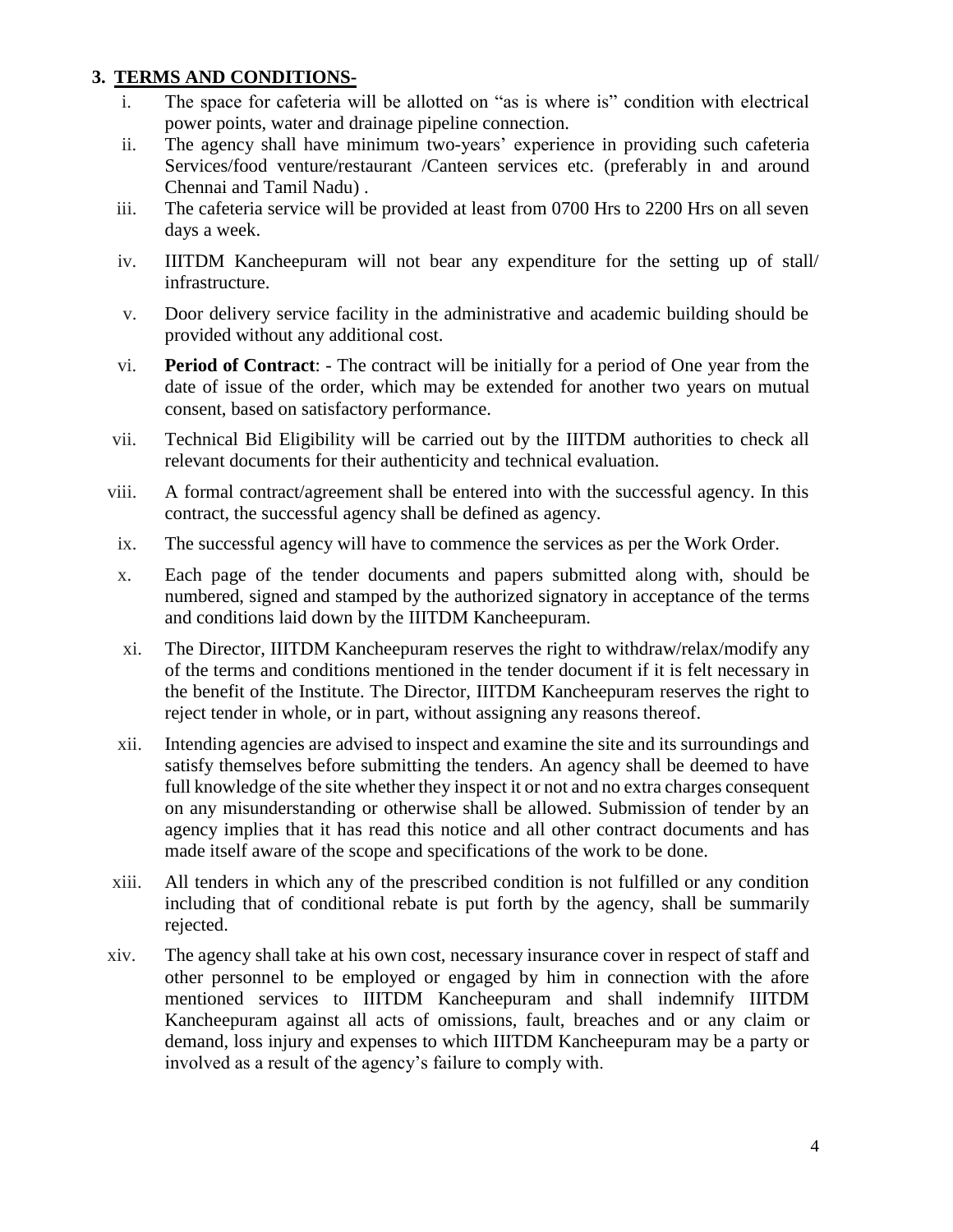- xv. The agency should ensure that all the staffs employed by them should be vaccinated two doses for COVID – 19.
- xvi. The responsibility of maintaining the cleanliness and hygienic condition of the Cafeteria / food court will be of the agency, at his own cost. In case of violation of this condition, the Institute may have the right to impose a fine and the contract may be cancelled by giving a week's notice to vacate the premises.
- xvii. The staff (not below the age of 18 years) employed by the agency shall have to be medically fit, neat and clean. The agency shall not employ children as prohibited under the law/rules/regulations.
- xviii. The agency shall display the list of items & rates in the Cafeteria premises. The cafeteria and surrounding area should be kept neat  $\&$  clean and free of unhygienic conditions.
- xix. The agency will make his own arrangement for cooking gas, crockery, cutlery, glasses and other kitchen equipment.
- xx. The agency shall be responsible for ensuring safety and maintenance of all the equipment/fixtures installed/provided by the Institute, during the entire period of the contract. If any damage/loss of equipment/fixtures are found then the same will be recovered from the agency. The agency shall take adequate fire precautions.
- xxi. The agency shall maintain the Institute premises in good condition and shall not cause any damage thereto. If any damage is caused to the premises by the agency or his workers, employees or agents the same shall be rectified by the agency at his own cost either by rectifying the damage or by paying the compensation as may be determined by the Institute.
- xxii. The successful tenderer shall not sub-let the premises either in whole or in part. The premises shall not be used for residential purposes even for the staff employed by the agency. No additions or alterations to the premises will be made without permission of the institute. No bathing and washing of clothes, etc. will be allowed in the cafeteria premises.
- xxiii. The agency and his employees would be governed by the discipline rules as may be laid down by the Institute while they are inside the IIITDM Kancheepuram Campus.
- xxiv. The Institute will provide basic infrastructure, electricity, and water for cooking & dish washing purposes. The utility charges for these services except electricity will be charged in the name of License Fee every month and the firm/agency shall pay a license fee of **Rs. 5,000** per month. The electricity charges as per actual consumption to be paid by the agency every month at the rate of Rs.6.50/- per unit.
- xxv. The Firm/agency shall pay license fee and charges for monthly electricity charges latest by 15th of every month.
- xxvi. The institute may consider 50% license fee reduction during the vacation period of students every year at the discretion of competent authority.
- xxvii. The institute may revise the license fee after one year on mutually agreed terms.
- xxviii. Quality of food/services provided will be inspected/checked from time to time and if found unsatisfactory the contract may be cancelled at any time by the Institute with/ without furnishing any notice. The Institute reserves the right to impose a fine, if deemed necessary.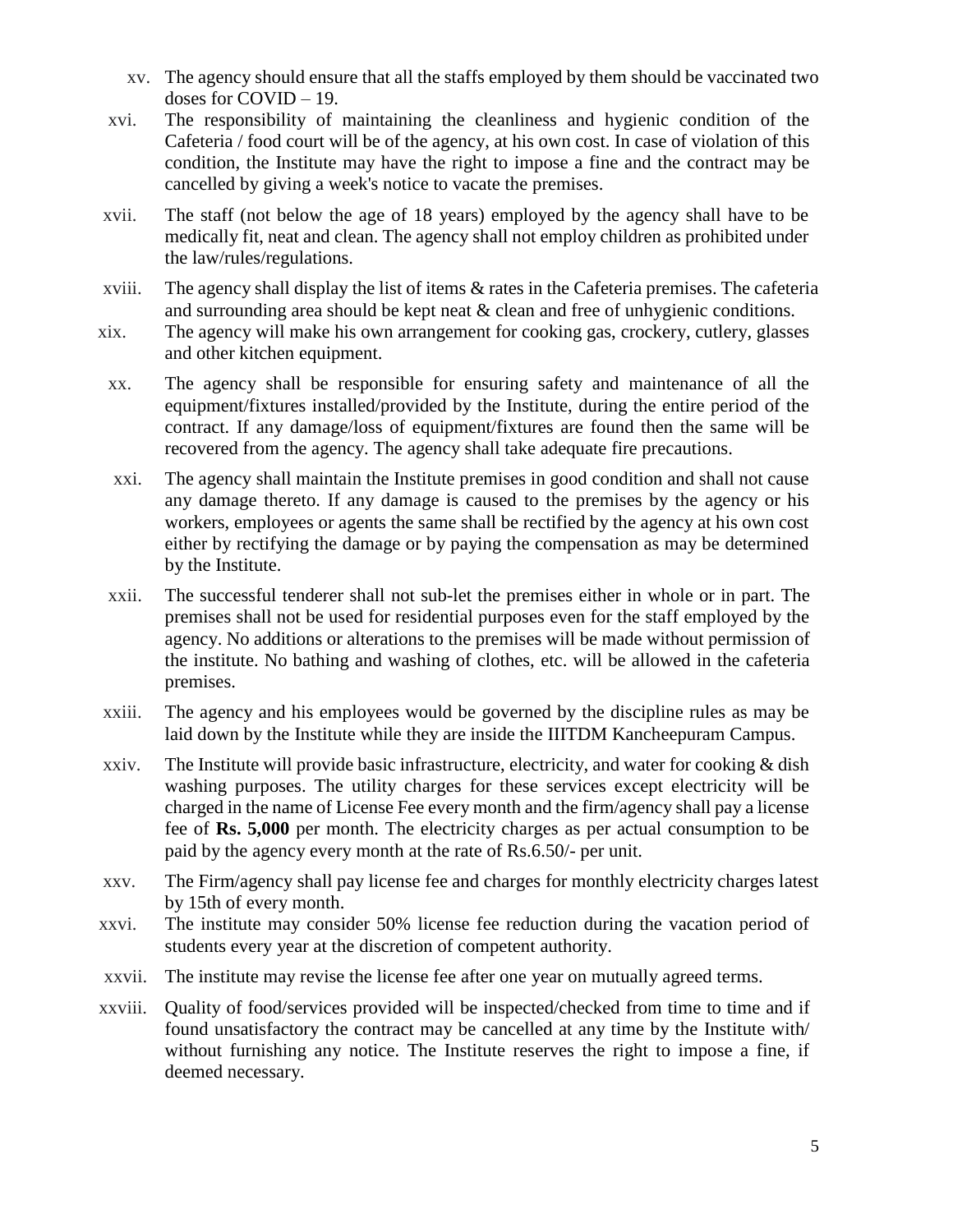- xxix. The conduct/characters/antecedents and proper bonafide of the workers in the cafeteria shall be the sole responsibility of the agency. However, the agency should provide the necessary details of all its employees to the Institute. If at any stage during the currency of contract, in any case involving moral turpitude, the CONTRACTOR or their employees is/are convicted, then IIITDM Kancheepuram reserves the exclusive and special right to terminate the Contract and in such event the CONTRACTOR shall not be entitled to any compensation from IIITDM Kancheepuram.
- xxx. The agency will use only the commercial cylinder and ISI marked gas stove for the purpose of cooking. Considering safety, the gas cylinders are to kept in gas chamber only.
- xxxi. All items over and above mentioned in Annexure II should get prior written approval from the Institute.

# **4. PENALTY:**

In case of violation in Hygiene, Quality of products, etc., penalty will be imposed to the agency. The details for the same is as follows:

| <b>Violation</b>                                                                                                                       | <b>Minimum</b><br>penalty to be<br>imposed | Second<br><b>Occurrence</b> | <b>Third</b><br>and<br>further<br><b>Occurrence</b> |
|----------------------------------------------------------------------------------------------------------------------------------------|--------------------------------------------|-----------------------------|-----------------------------------------------------|
| Presence of harmful items like blade, glass,<br>metal wires, nails, piece of plastics etc and /or<br>insects/cockroach etc in the food | Rs.200                                     | <b>Rs 500</b>               | Rs. 1000                                            |
| Presence of Non-Veg item in Vegetarian dishes                                                                                          | Rs.200                                     | <b>Rs 500</b>               | Rs. 1000                                            |
| Unclean utensils of proven complaint                                                                                                   | Rs.200                                     | <b>Rs 500</b>               | Rs. 1000                                            |
| Two or more proven complaints in a month<br>that certain meal was not cooked properly                                                  | Rs.200                                     | <b>Rs 500</b>               | Rs. 1000                                            |
| Poor Personal hygiene of any workers                                                                                                   | Rs.200                                     | <b>Rs 500</b>               | Rs. 1000                                            |

# **5. HOLIDAYS:**

If the date specified for opening of the tenders is declared as holiday by the competent authority due to any reasons, then the date for opening of tenders will get postponed automatically to the next working day.

# **6. PAST PERFORMANCE:**

In case the past performance of the tenderer is not found to be satisfactory with regard to quality, delivery, warranty obligation and non-fulfilment of terms and conditions of the contract, their offer is liable to be rejected by IIITDM Kancheepuram.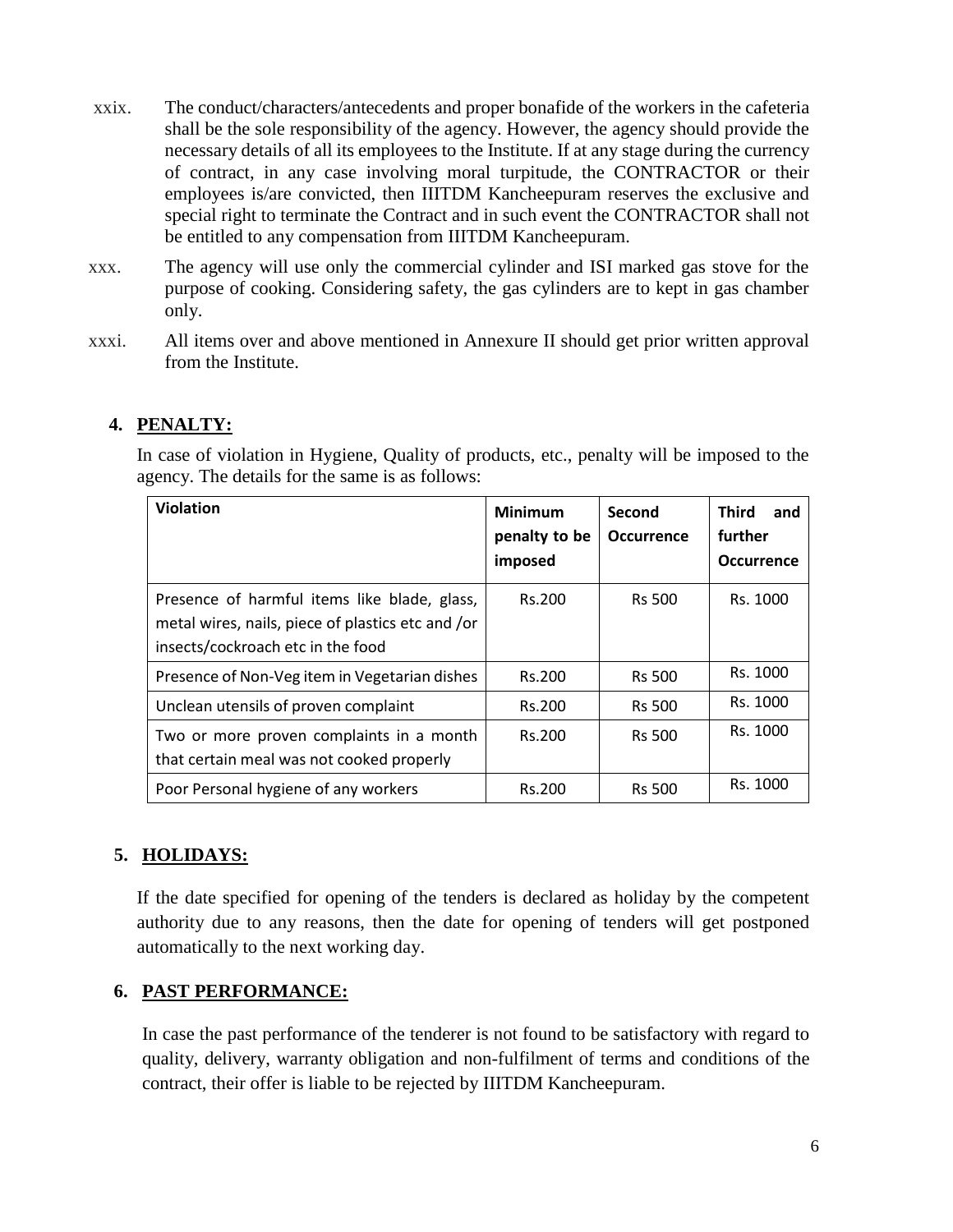#### **7. BRAND OF MATERIALS:**

Caterer shall use only branded raw materials and best quality items **(FSSAI approved/AGMARK)** for preparing the food. Brands of products will be decided in consultation with competent authority of the Institute. The list for the same may be submitted along with the technical bid.

### **8. EXECUTION OF AGREEMENT:**

The tenderer(s) whose tender(s) is/are accepted shall be required to be present at the office of the Registrar of the Institute in person or if a firm or company, by their authorized representative to execute an agreement on non-judicial stamp paper of ₹100/- for satisfactory completion of the job incorporating the conditions mentioned in the tender document and conditions if any subsequently agreed/modified, within 15 days from date of issue of work order.

# **9. TERMINATION OF CONTRACT:**

The contract shall stand terminated on account of:

- (a) On expiry of the contract period, if not extended further.
- (b) In case of unsatisfactory performance or for any other reason, the contract can be terminated at any time during the tenure of the contract at the sole discretion of IIITDM Kancheepuram by giving one month's notice to the contractor.
- (c) The contract shall stand terminated in the event of filing any legal petition against IIITDM Kancheepuram by the CONTRACTOR or any of his employees with regards to labour laws/rules or in case of any agitation/strike initiated by the CONTRACTOR's employees.
- (d) In case, the CONTRACTOR wants to discontinue the contract, he will have to give 3 (three) months advance notice to IIITDM Kancheepuram in writing narrating the reason.
- (e) If the CONTRACTOR suspends the services without any notice to IIITDM Kancheepuram the whole amount of security deposit shall be forfeited in addition to the loss incurred in making alternate arrangements during the shortfall in the notice period.

#### **10. SECURITY DEPOSIT:**

The successful contractor shall deposit with IIITDM Kancheepuram a sum of **Rs.25,000/** as security deposit within 10 days from the date of issue of letter of intent in the form of **demand draft/bank guarantee from any one of the nationalized/scheduled banks**  issued in favour of "Registrar, IIITDM Kancheepuram" Payable at Chennai.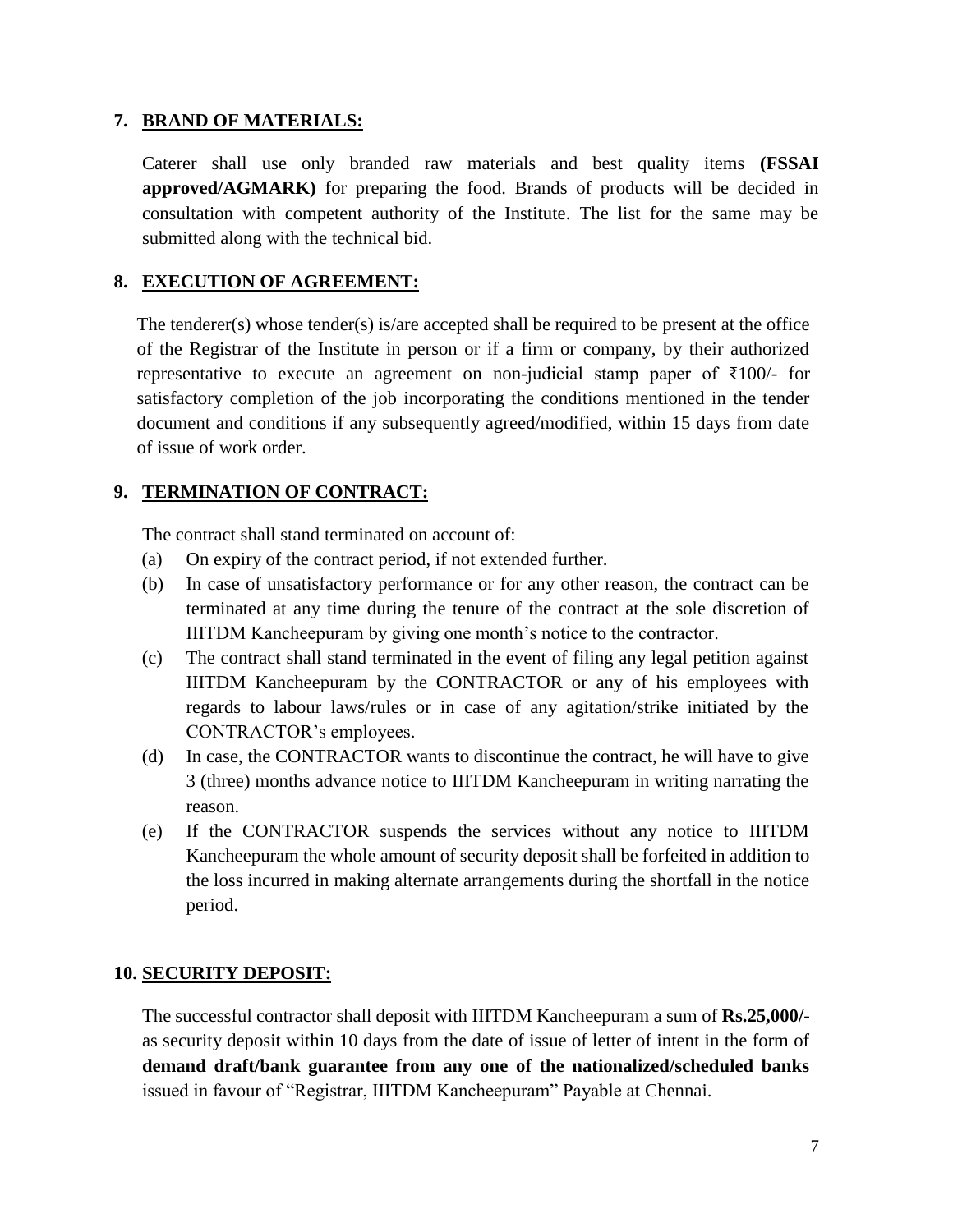Upon the successful completion of the contract period, the Security Deposit shall be refunded and no interest shall be paid thereon. The security deposit shall be refunded to the contractor after 3 months from the date of expiry of the contract and adjusting any dues to be recovered from the contractor.

#### **11. PAYMENT:**

The contractor will charge for the food directly from the students/employees as per the price list approved by the Institute and no bill should be raised to the Institute for payment.

#### **12. WAIVER:**

No failure or delay by IIITDM Kancheepuram in enforcing any right to remedy of IIITDM Kancheepuram in terms of the Contract or any obligation or liability of the CONTRACTOR in terms thereof shall be deemed to be a waiver of such right, remedy obligation or liability, as the case may be, by IIITDM Kancheepuram and notwithstanding such failure or delay, IIITDM Kancheepuram shall be entitled at any time to enforce such right, remedy, obligation or liability, as the case may be.

#### **13. LAW GOVERNING THE CONTRACT:**

This Contract shall be governed by the laws of Govt. of India from time to time.

#### **14. ARBITRATION:**

In the event of any dispute or differences arising out of in connection with any of the terms and conditions of the Contract, the matter shall be referred to the Director, IIITDM Kancheepuram for settlement. In case the parties to the contract are not in a position to settle the dispute mutually, the matter shall be referred to a Sole Arbitrator to be appointed in accordance with the Arbitration & Reconciliation Act, 1996 & Arbitration and Conciliation (Amendment) Act, 2015 as amended from time to time.

#### **15. JURISDICTION:**

The Courts at Chengalpattu shall only, subject to Arbitration Clause, have jurisdiction to deal with and decide any matter out of this Contract.

#### **16. RATE:**

The rates may be furnished in the **Commercial Bid (Annexure II)** and shall remain fixed for the contract period of one year.

> **Sd/- Registrar**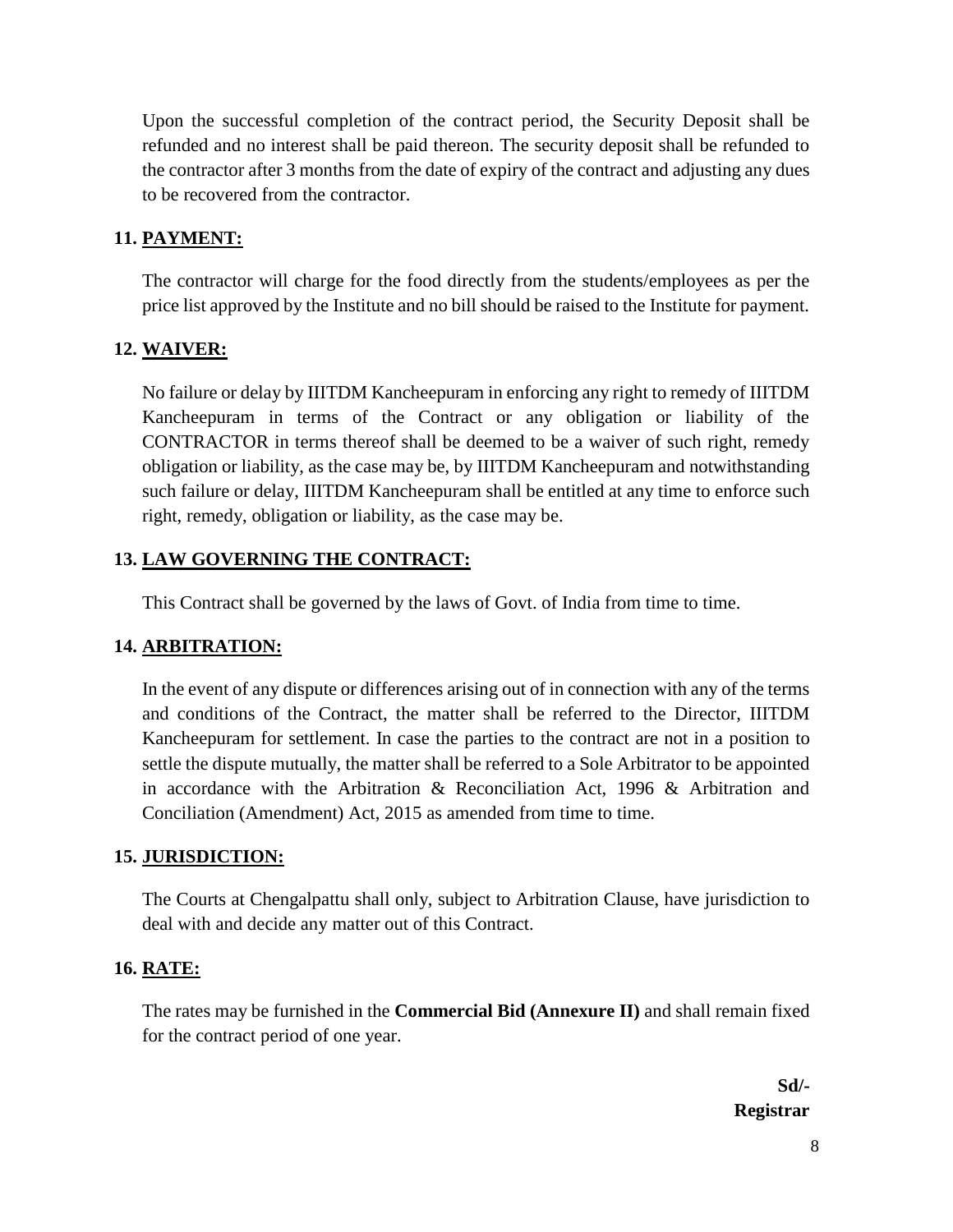#### **Annexure I**

| S.No             | <b>Particulars</b>                                  | <b>Details concerning Firm</b>        |  |  |
|------------------|-----------------------------------------------------|---------------------------------------|--|--|
| 1.               | Name and address of the caterer with Phone No.      |                                       |  |  |
|                  | and E-mail ID, if any                               |                                       |  |  |
|                  | <b>Registration Details</b>                         |                                       |  |  |
|                  | a. Registration Number of the Firm                  |                                       |  |  |
|                  | b. Catering License Number/                         |                                       |  |  |
| $\overline{2}$ . | c. PAN Number                                       |                                       |  |  |
|                  | d. GST Number                                       |                                       |  |  |
|                  | e. EPF/ESI Number                                   |                                       |  |  |
|                  | f. FSSAI Registration Number                        |                                       |  |  |
|                  | Experience certificate and Copy of Work orders of   | Attach as appendix to Annexure I      |  |  |
|                  | at least one work for annual value of Rs 8.00 Lakhs |                                       |  |  |
| 3.               | (excluding taxes) OR two works each for annual      |                                       |  |  |
|                  | value of Rs 6.00 Lakhs (excluding taxes) each       |                                       |  |  |
|                  | executed on or after 01.04.2018.                    |                                       |  |  |
|                  | Turnover per at least Rs 10 Lakhs in a year on or   | To be enclosed by bidder              |  |  |
| 4.               | after 01.04.2018. duly signed by the Chartered      |                                       |  |  |
|                  | Accountant.                                         |                                       |  |  |
| 5.               | Customer Satisfactory Performance Report from at    | To be enclosed by bidder              |  |  |
|                  | least 2 organizations served during last 4 years.   |                                       |  |  |
| 6.               | Litigation/ Blacklisting if any, in connection with |                                       |  |  |
|                  | catering work                                       |                                       |  |  |
| 7.               | Any other Information:                              |                                       |  |  |
|                  | Brand of materials proposed to be used.             | Enclose separate document as annexure |  |  |

#### **TECHNICAL BID INFORMATION TO BE PROVIDED BY TENDERER**

Place : Signature of the Contractor with seal

Date : Name & Address:

**Note:**

**[Authenticated certificates, testimonials and proof of experience to be produced in support of Sl no 2, 3, 4 & 5]**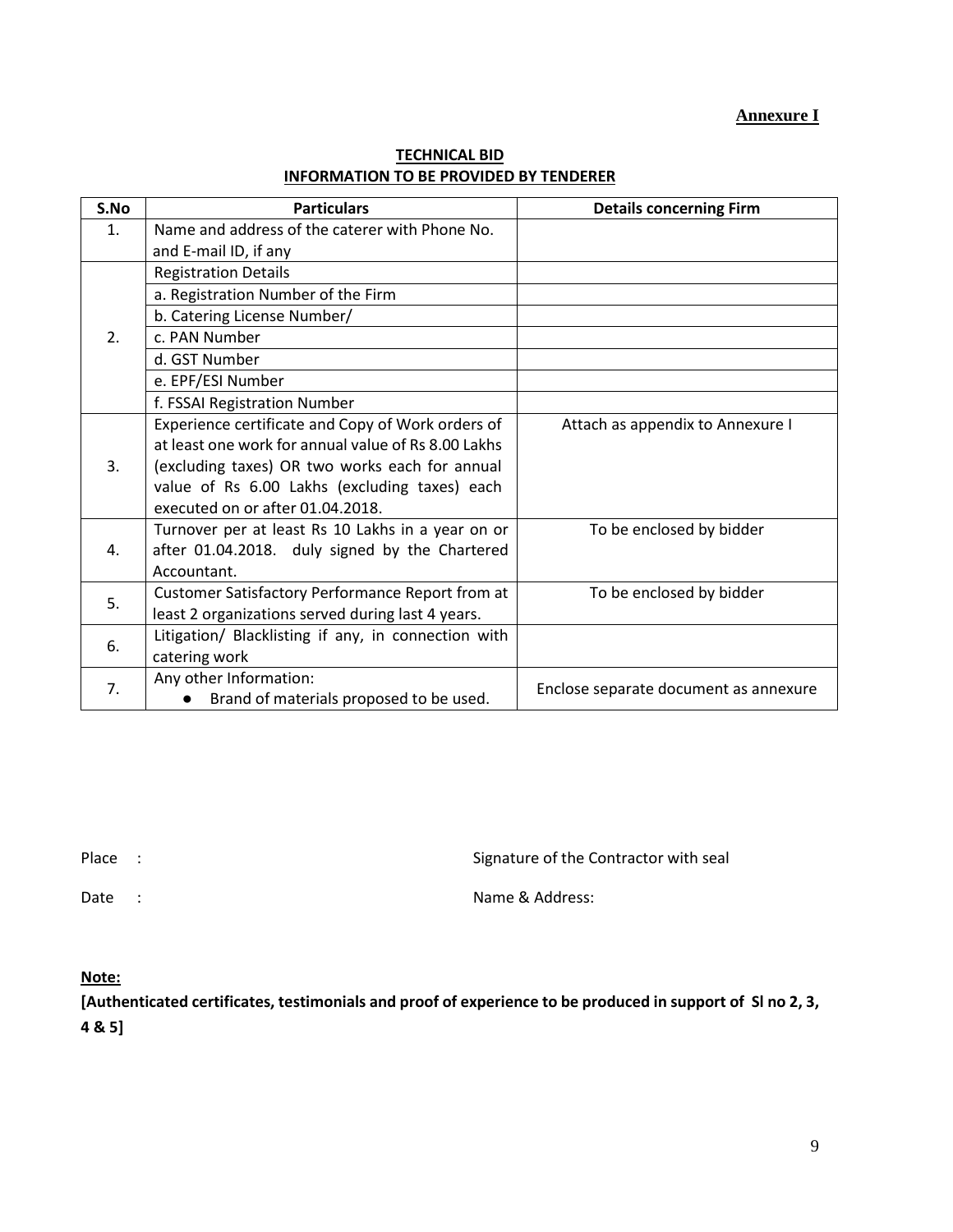### **Appendix to Annexure I**

(To be kept duly signed in Technical Bid)

### **(Tenders not accompanied by this information & documents in support of the same may be summarily rejected)**

| Sl.<br>No. | $\cdot$<br><b>Party's Name</b><br><b>&amp;Address</b> | Name of<br>contact<br>persons &<br>phoneno. | <b>Period of</b><br>contract | <b>Contract</b><br>value per<br>month | <b>Reason for</b><br>termination/<br>discontinuation if<br>any |
|------------|-------------------------------------------------------|---------------------------------------------|------------------------------|---------------------------------------|----------------------------------------------------------------|
|            |                                                       |                                             |                              |                                       |                                                                |
|            |                                                       |                                             |                              |                                       |                                                                |
|            |                                                       |                                             |                              |                                       |                                                                |
|            |                                                       |                                             |                              |                                       |                                                                |
|            |                                                       |                                             |                              |                                       |                                                                |

### **DECLARATION**

- 1. The above facts are true to the best of my knowledge and I shall be held fully responsible forany wrong statement.
- 2. The information provided in the annexure is factually correct
- 3. I have read the Tender and understood the terms and conditions.
- 4. I agree to abide the terms and conditions of the contract.

Authorized Signatory (signature in full):

Name and Title of Signatory with seal of the company: